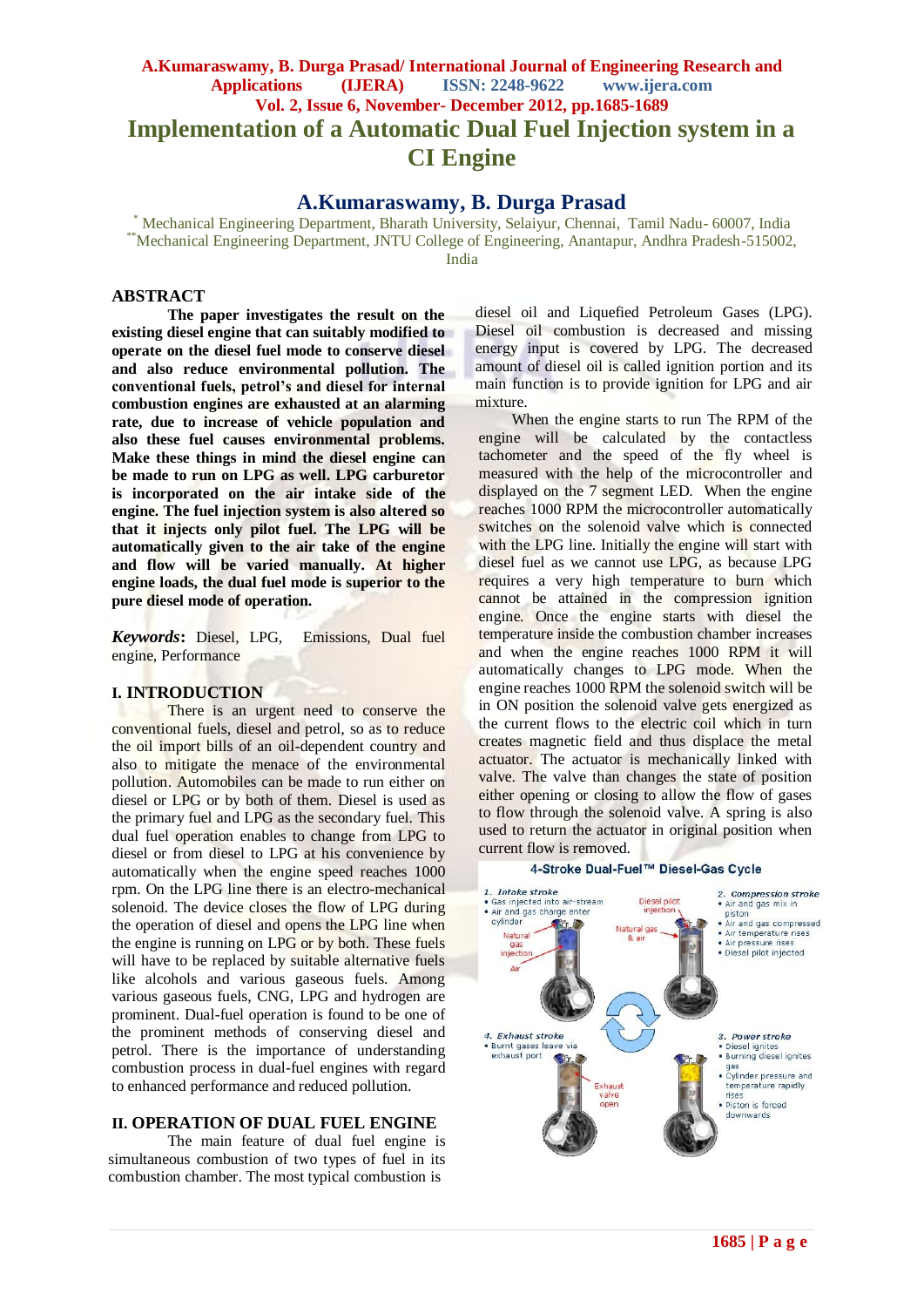When the solenoid switch is in ON position, the LPG will move out from the cylinder and moves in the flame trap through pressure gauge where we can measure the pressure of the LPG. After that the LPG will flow through the pressure reducing valve where we can adjust the pressure of the LPG as per the requirement of the system. Now the LPG will move to the aluminium gas mixture adaptor where the LPG will mix up with the air and thus penetrate to the combustion chamber where it combines with the atomized particles of the diesel which is feed by the injector.

The brake power of the engine was found to be about 15% more on the dual fuel operation, while the brake specific fuel consumption was found to be about 30% lower than diesel fuel mode of operation. This could be due to better mixing of air and LPG and hence improves combustion efficiency. Here LPG is used as a partial replacement of diesel in the dual fuel mode of operation.

# **III. ELECTRONICS IN FUEL INJECTOR**



The contactless speed sensor is placed under the flywheel of the dual fuel engine. Whenever the engines start to run speed sensor counts the revolution of the engine flywheel and sends pulse as the input to the microcontroller unit, the microcontroller unit calculates the speed of the engine and displays on the 7 segment led screen. When the engine attains 1000 rpm of its speed the microcontroller will switch on the relay which is connected with the solenoid valve of the LPG line. The solenoid valve opens which causes the flow of lpg gas into air intake of the diesel engine.

## **IV. EXPERIMENTAL SET UP**

The test engine is a single cylinder, direct injection, four-stroke cycle diesel engine. The intake port system of diesel engine was modifies for LPG fuel injection. The premixed fuel injection system is composed of solenoid operated type fuel injector and injection controller. The specifications and dimension of the engine are listed in below. An infrared emitter and receiver were used to sense the position of the flywheel and gives senses to the

electronic control unit. The start of the injection was controlled by electronic system.

| Description                             | Specification              |
|-----------------------------------------|----------------------------|
| Engine                                  | : 4 stroke single cylinder |
| <b>BP</b>                               | : 5hp                      |
| <b>RPM</b>                              | :1500                      |
| Fuel                                    | : diesel                   |
| No. of cylinders                        | : one                      |
| <b>B</b> ore                            | : 80mm                     |
| Stroke length                           | : 110mm                    |
| <b>Starting</b>                         | : Cranking                 |
| Working Cycle : four stroke             |                            |
| Method of cooling : water cooled        |                            |
| Compression Rati: 16:1                  |                            |
| Method of Ignitio: compression ignition |                            |



# EXPERIMENTAL LAYOUT



#### **MECHANICAL EFFICIENCY VS LOAD**

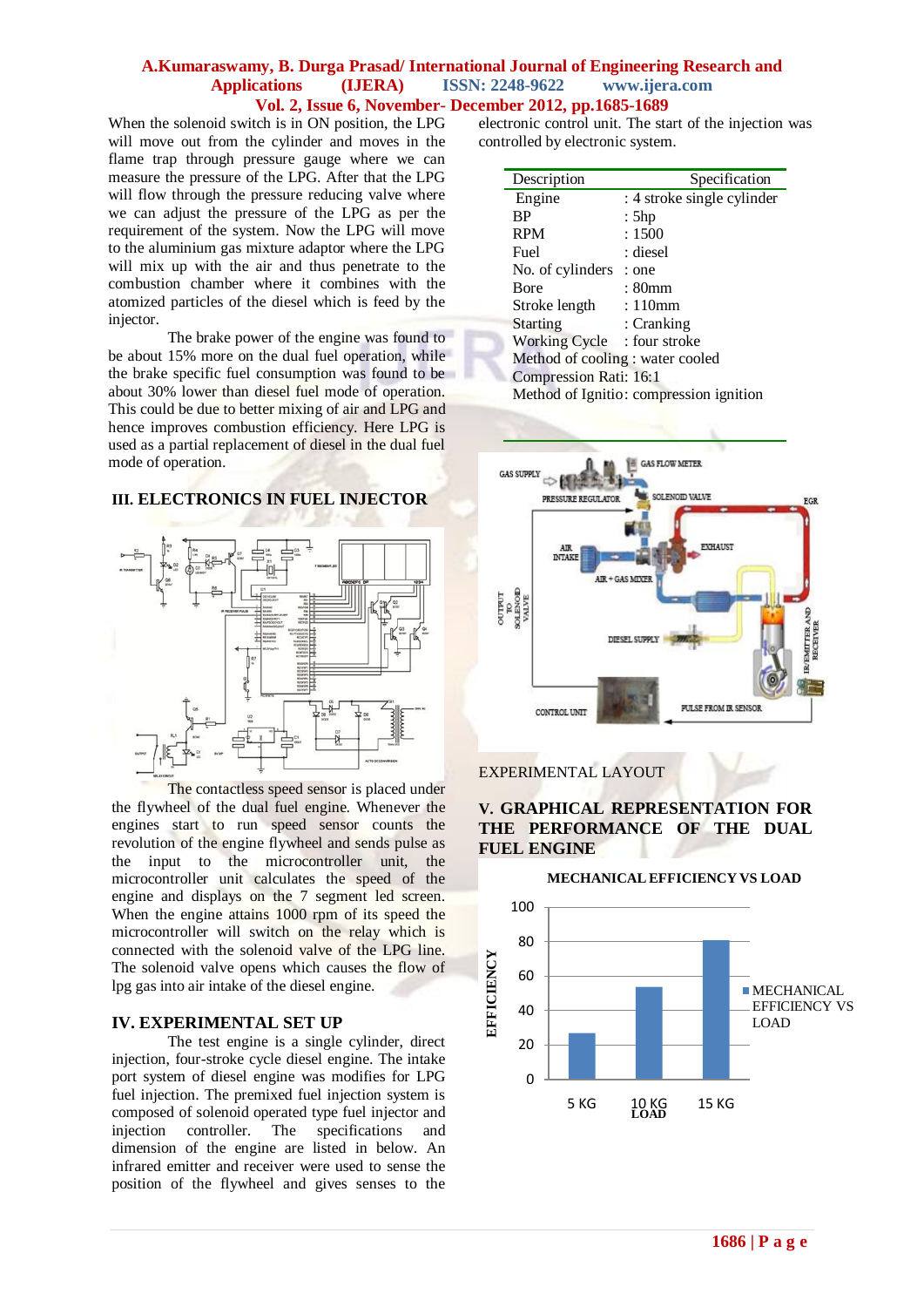

#### **BREAK THERMAL EFFICIENCY (DIESEL) VS LOAD**



#### **Advantages:**

- Fuel cost savings
- Significantly reduced emissions, in both diesel and gas modes
- Fully rated horsepower
- Lower maintenance costs & improved longevity due to cleaner fuel
- Retains diesel only versatility
- Significantly reduced emissions, in both diesel and gas modes
- Fully rated horsepower
- Retrofit system expands capability and adds value to your present investment
- Lower maintenance costs & improved longevity due to cleaner fuel
- Retains diesel only versatility

#### **Limitations:**

- Unable to operate at 100% in gaseous fuel
- Skilled operators are needed for this operation.
- Periodic maintenance is necessary due to use of dual fuels in operations
- Compare to diesel mode noise is more in dual fuel mode.

# **VI. SYSTEM COMPONENTS CONTACTLESS TACHOMETER**

The tachometer also called revolution counter is an instrument that measure the speed of rotating machinery. Generally these measurements are rated in round per minute (R.P.M) Rotating machine could be any prime mover like an electric motor, diesel engine, petrol or gas driven engine, gas turbine, water turbine, steam turbine, and numerous industrial equipment's which are driven by any of the above engines. It is desirous to know and control the speed of the engine to a safer limit in order to avoid the damage to the engine. We have used its derivative PIC16F877A. As the name, we accurately measure the speed of the rotating shaft without touching the shaft.

In order to know the speed of the machine we need to pick up pulse every round of the engine there are many ways to pick up the pulse from the engine shaft. We can use magnetic sensor and Hall Effect device. Proximity type of sensors, we can also pick up the pulses from the ignition coil from the petrol engines. Due to the absence of spark plug it's not possible this method with diesel engine.

In this work a unique sensor, a LED as light source and a photo transistor to pick up the pulse are used. An arrangement has been made to make a small black patch about 5mm near to the outer surface of the wheel. LED or any light source is fixed to the one side of the rotating wheel and photo transistor to the other side of the wheel. Light will fall on the phototransistor when the black patch on the rotating wheel comes in line with the photo transistor and light source or led .This way a pulse is picked up every revolution . These pulses are applied to the microcontroller. The general principal involved in this work is to count the pulse for two seconds and. And calculate the rpm. Display is refreshed every two seconds. 7 segment LED has been used here for display purpose.

# **IR RECEIVER**

This circuituses the IR sensor module TSOP 1738 which operates in 38 KHz Infrared pulses.The circuit is a Short duration Monostable using 555 timer IC. Its trigger pin 2 is connected to the output of the IR sensor through R2 and LED. Normally the output of IR sensor is low. But the timer IC will not be triggered because its trigger pin remains high through R3. When the remote hand set is focused on to the IR sensor and any obstacle is near the ir sensor, out put of IR sensor goes low and triggers the 555 IC. With the given values of the timing elements R4 and C2, output of the timer isin high till the ir not receives its singal.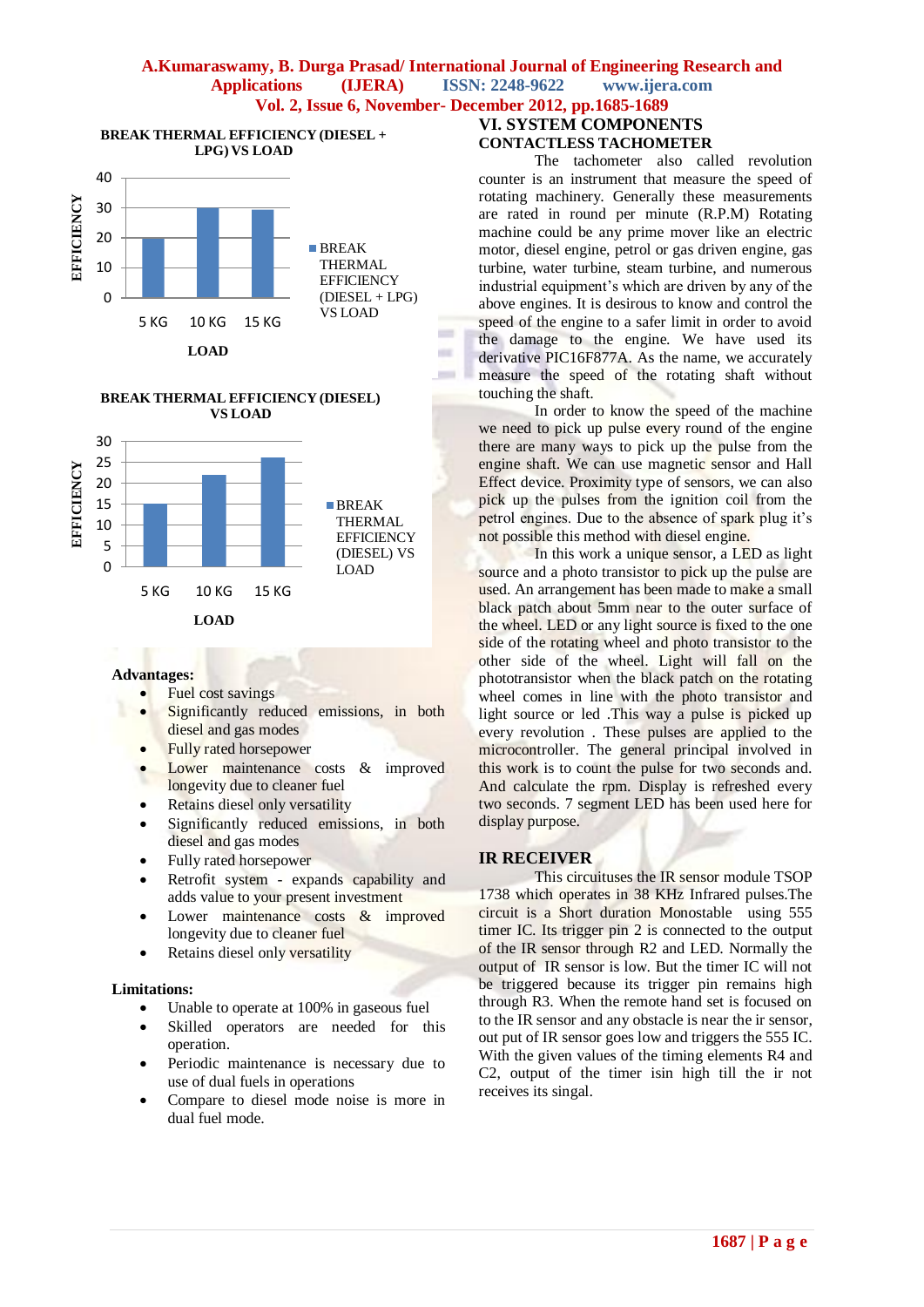

#### **VII. CHALLENGES IDENTIFIED IN DUAL FUEL ENGINES**

**EXECUTE:** Ignition timing control: research is needed to develop control methods for dual fuel engines in order to overcome the challenge of maintaining proper ignition timing as load and speed are varied.

Needed to develop a fast response control system to overcome the challenge of maintaining proper ignition timing duration rapid variations in engine speed and load

 Research is needed to develop a methodology for feedback and closed-loop control of the fuel and air systems to keep the combustion optimized over the load speed range in a production vehicle. New sensors may be needed to achieve this level of control.

#### **VIII. RESULTS**

The variations in the length of the ignition delay in compression ignition engines have a profound and controlling effect on the subsequent combustion process and hence on almost every feature of engine performance. With constant injection timing and calculation was used to represent the ignition delay variations. The engine was operated in the dual fuel engine mode on commercial LPG having an average LPG concentration of more than 96% by volume. Pilot fuels as diesel fuels were initially employed. The amount of gaseous fuel is increased under dual fuel operation, producing a higher total equivalence ratio,

the ignition delay increases markedly to reach a maximum value. The delay begins to decrease later on with the continued addition of the gaseous fuel. For the case of minimum pilot, the ignition delay decreases markedly all the time. These changes in the delay period depend very strongly on the pilot quantity being used. Larger pilots tend to display smaller changes to the delay while relatively small pilots bring about a large extension to the ignition delay. With a continued decrease in the pilot fuel size, the ignition delay period increases to such an extent that regular ignition cannot be maintained below a certain level of pilot quantity.

## **IX. CONCULSION**

With the cost of diesel fuel rising, and dualfuel engines considerably reducing diesel fuel usage, converting an engine to operate primarily on a cheaper gaseous fuel is economically attractive. In addition, spark plugs and an ignition system are not required, eliminating the costly spark plug maintenance associated with traditional natural gas engines, which helps to further reduce overall cost of operation. Depending on the expected number of running hours and the cost of diesel and gaseous fuels, the up-front installation cost of retrofitting an existing diesel engine to dual-fuel operation can be recovered quickly.

fuels—and natural gas in particular—are much cleaner than diesel. Diesel engines that have been converted to dual-fuel operation have exhibited significant reduction in NOX and CO2 over their original diesel operation. This is even more important in areas with increasingly tough emissions regulations. In addition, on-site diesel storage capacity can be reduced.

Retrofit systems can be installed in the field quickly, minimizing engine downtime. No modifications are required to the core engine or to the factory fuel management system. With the engine's main fuel becoming gaseous fuel rather than diesel and the electronic control system maximizing fuel efficiency, installing an alternative fuel system enables the on-site diesel supply to last much longer, extending engine uptime without compromising performance.

Replacing diesel fuel with natural gas typically extends engine maintenance intervals and overall engine life. For example, life expectancy of cylinder-head valve seats is improved due to the cleaner combustion that gaseous fuel exhibits over diesel. Benefits of the factory diesel engine, including hardware ruggedness and operational efficiency, are maintained. Returning to operation on 100% diesel fuel is possible at any time.

#### **REFERENCES**

[1] G.A. Rao, A.V.S. Raju, K. GovindaRajuluand C.V. Mohan Rao Performance evaluation of a dual fuel